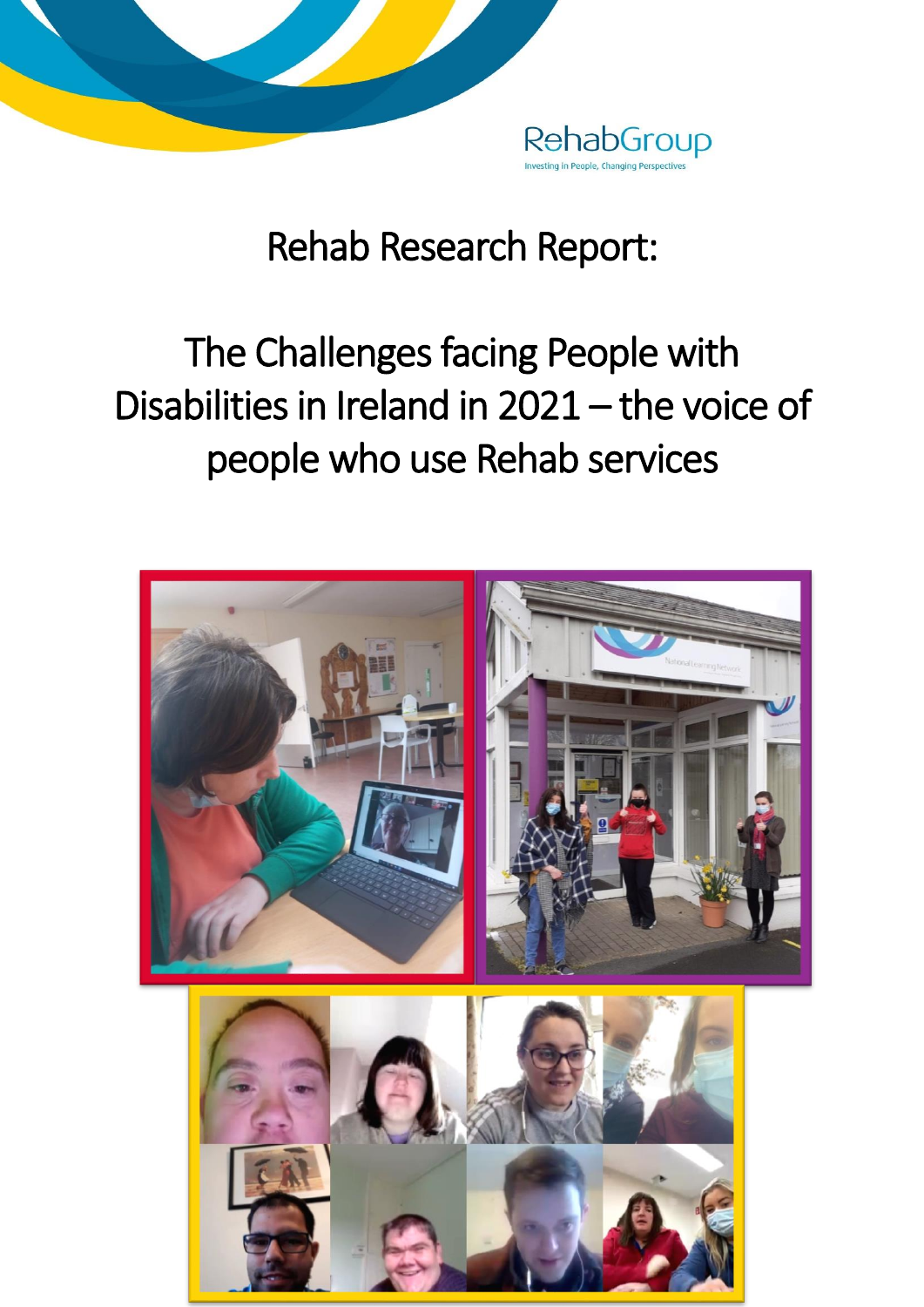

## Introduction

This research paper sets out the main feedback from extensive engagement with people attending Rehab services in May 2021.

During May, we sought substantial and detailed feedback from people in RehabCare and students in National Learning Network (the training section of Rehab Group). We asked about the main challenges that people in Rehab services faced but also what they would like to see tackled in the next Budget. Over 200 participants took part in 33 focus groups across 21 counties. A full outline of our methodology is set out at the end of this report.

This report seeks to give voice to some of the main issues that were raised by participants and offers some key insights into the matters most affecting people with disabilities or mental health challenges in Ireland.

# Summary Findings

Overall, five key issues were most prominent in the feedback we received from people in our services:

- **1. The most prevalent issue raised was the struggle to live on current rates of social welfare. And this is especially so if the person was living independently or wanted to live independently.**
- **2. Challenges in finding employment**
- **3. The cost and availability of suitable Housing**
- **4. The lack of appropriate Transport and the high costs this imposes**
- **5. Hidden healthcare costs**

We expand on each of these areas below.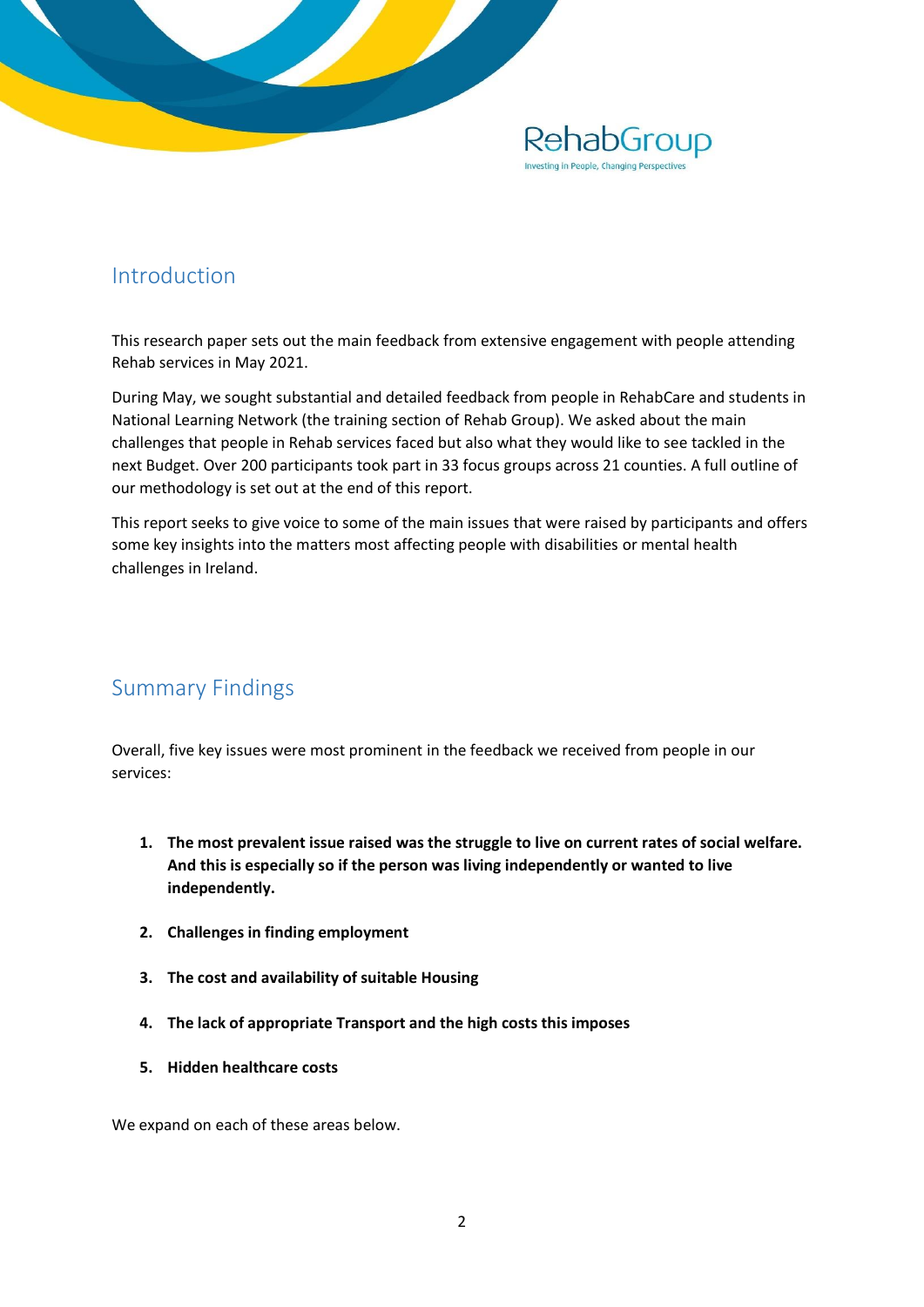

## The Struggle to Make Ends Meet

*"My mum buys my clothes for me because I can't afford to and I'm 25!"*

The clear feedback from our focus groups was that many people struggled to live on the income they received through social welfare. This was particularly pronounced among people living independently or who wished to live independently. This is the single most prevalent piece of feedback we received during this engagement and echoes the survey research we completed last year. In that research, people living independently were three times more likely to tell us that they struggled with basic bills than people who lived at home. There is a clear lacking in the State's response to this group.

Respondents also had concerns about the high costs imposed by inadequate transport in rural areas and how social welfare fails to compensate for this. The struggle to meet one-off unexpected bills was also highlighted in many groups, as was the reliance on family to meet their basic costs. And many pointed to the fact that basic social welfare rates had not increased since 2019. Finally, many pointed to difficulties with the lack of top-up payments if they are attending training courses.

Some of the typical comments we received through our focus groups included:

#### **Disability Allowance is too low:**

*"[I'm] Left with very little to live on… [I] can't have savings. [I] Have had to spend more on phone and internet bills due to the lockdown to keep in touch with friends and with staff. [The] Cost of living is going up all the time but the DA is not. It really is a struggle."*

*"The fuel allowance helps but it isn't enough and I sometimes have to choose between buying fuel and general living costs, for example topping up [my] phone. Electricity and gas are constantly increasing."*

*"Rent keeps going up but DA stays the same…DA should be increased. It's not easy to live on just DA…it is hard to afford things like phones, laptops, all my bills too…A deposit for rent is very hard to save for.*

#### **It is an enormous struggle to live independently:**

*"DA is not enough to live on, especially not if you are to live alone."*

*"DA has to be increased, it is difficult to make ends meet, especially when living alone."*

*"Increase DA, the cost of living is more than I have in income"*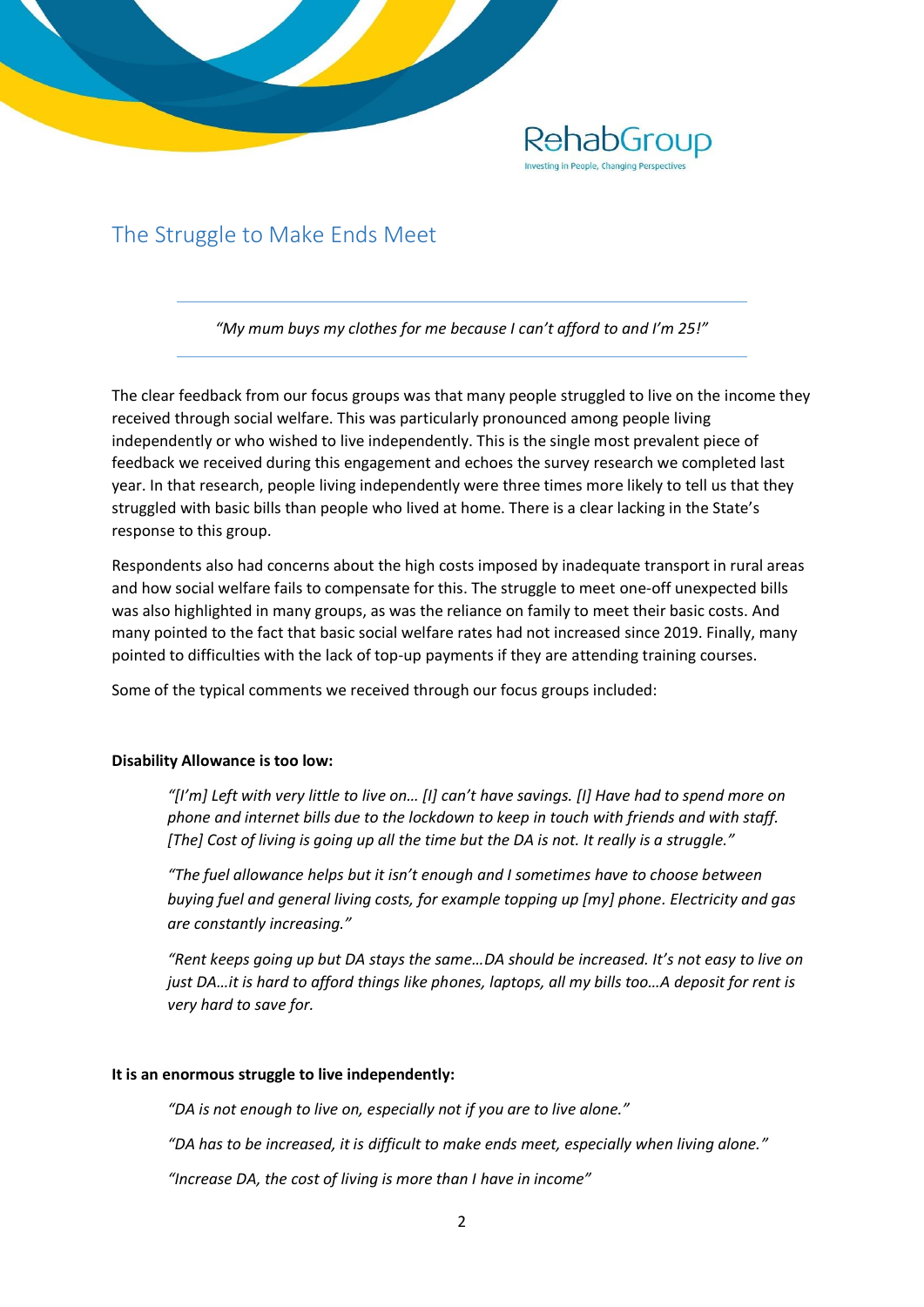

#### **Many people in rural areas highlighted the high cost of transport:**

*"I find it hard to keep a car on Disability Allowance – costs like insurance, NCT, Motor Tax, then getting it serviced. It's worth it as I'd be lost without it."*

*"I have to limit how often I come in [to my day centre], because of the cost of taxis."*

*"I'm really struggling. Some months are better than others. I need my car as I commute 150km round trip for my course. It can be really difficult to keep things going."*

#### **The adequacy of social welfare is often disguised by the extent to which families are relied upon:**

*"Sometimes it's difficult to pay bills, I have to ask family for help now and again."*

*"My parents give me a helping hand. They shouldn't have to. They're pensioners and I'm nearly thirty. It's not right".*

*"My mum buys my clothes for me because I can't afford to and I'm 25!"*

#### **Many people highlight that the rate of Disability Allowance has not increased in two years (last increased in March 2019):**

*"DA rate hasn't gone up since 2019…I was disappointed in the budget last year that it didn't go up, and I do feel that it's leaving people with disabilities behind."*

*"Everything is getting more expensive, so why is DA staying the same?...you have to watch every penny going out".*

*"Inflation means that we need a bit extra, rents went up so much, why not DA too?"* 

#### **Many struggle to afford one-off bills:**

*"Bills can be a worry, if they change or increase it can be stressful."*

*"If you get an unexpected bill it can be very difficult to pay- can cause stress. [It's] Impossible to save money, it is just enough to exist."*

*"I have a car and if it breaks down I can't afford to fix it".*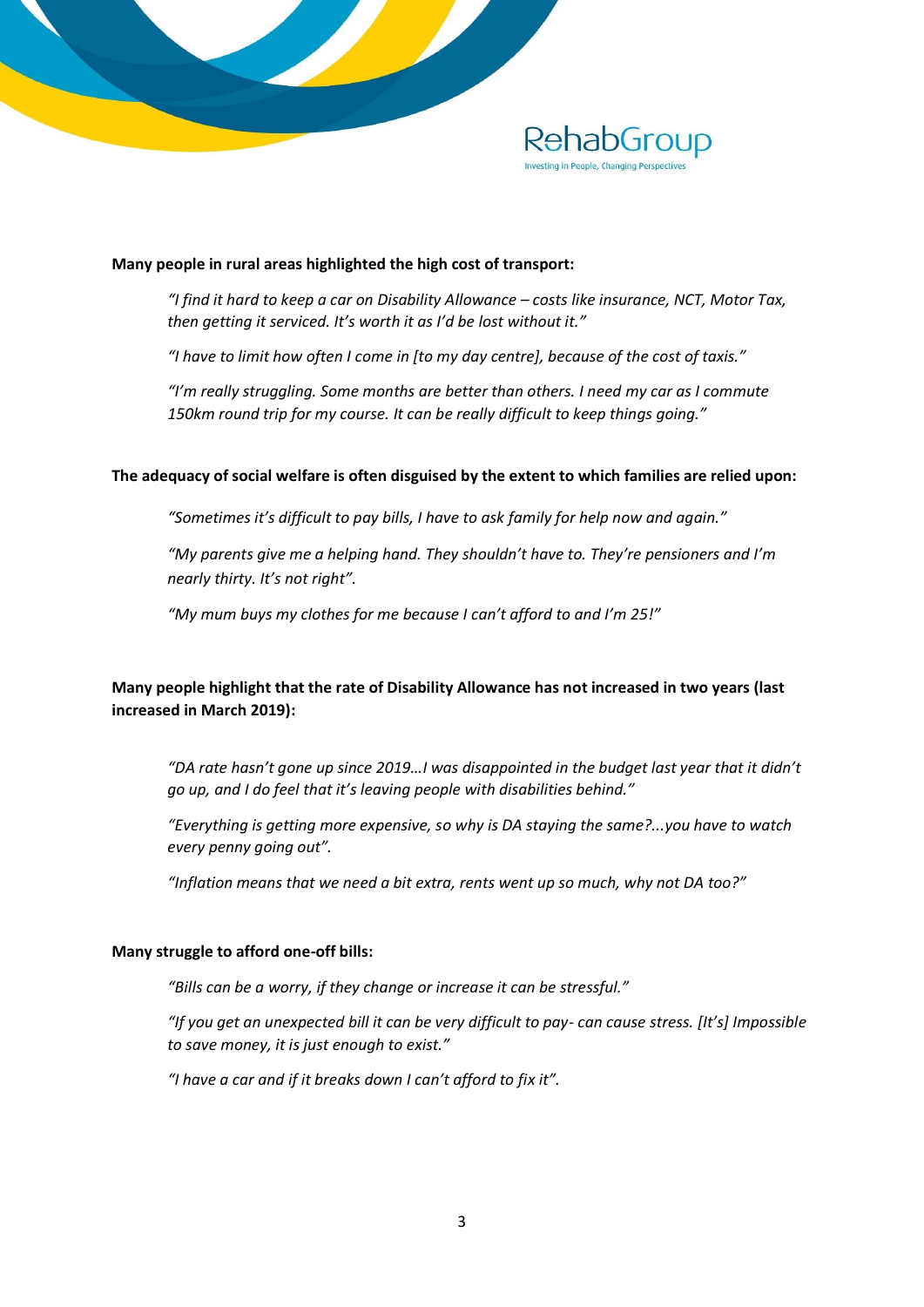

#### **Training Allowances are inadequate**

A growing issue for people who use Rehab's services is the loss of the Rehabilitative Training Allowance (RTA). RTA was a training support to help students meet the costs of participating in further education. In 2019, the then Government decided to no longer pay that allowance to anyone starting a new course. Participants raised this as an issue for them in our focus groups:

*"Training allowance is a lifesaver. There should be training allowance for people with disabilities on more courses, not just some."*

The withdrawal of that allowance, worth €31.80 per week, means that many students struggle with participation costs. Some courses partially cover travel costs and some do not, and participants felt strongly that there should be a much more uniform system and that supports should be improved:

*"There's no extra allowance for being here, we may as well be at home."*

In many cases, the cost of participating largely uses up any income support participants receive, leaving participants dependent on family for other expenses or unable to participate at all.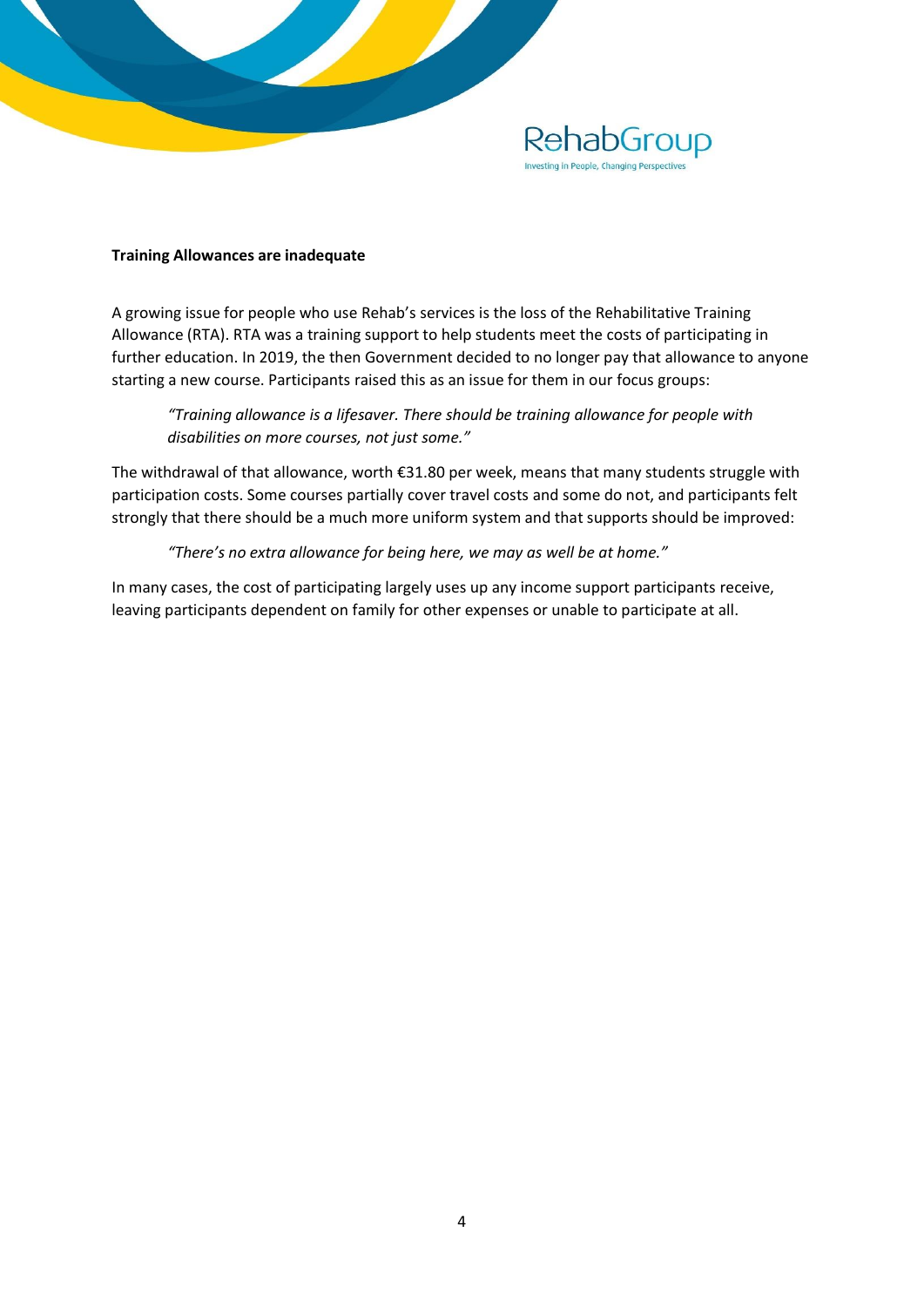

# The Challenge of Finding Employment

*"Employers don't want to know once they see you have a disability."*

## Barriers to Employment

There was a consensus among participants in our focus groups that the main barrier they face to gaining employment are employers themselves. Many participants expressed that employers "do not understand disability" and that employers should receive more training on diversity and inclusion of people with disabilities in the workplace.

Participants feel that it is **very difficult for a person with a disability to get a job because of employer attitudes** towards them:

*"Employers don't really show an interest in taking on people with disabilities."*

*"Employers don't want to know once they see you have a disability."*

*"Companies sometimes look down on people with disabilities."*

"It is really difficult to get work. Having a disability holds us back. Employers are nervous *about taking us on."*

People using Rehab services said that **employers should engage with diversity and inclusion training**:

*"Sometimes the changes that companies have to make are very small, I wish they realised that."*

*"…if they understood more there would be more people with a disability working".*

*"I would like employers to focus on my ability, not my disability."*

Some participants highlighted that people are less likely to disclose their disability to employers for **fear of discrimination or being treated differently in the workplace**:

*"a lot of people have to go in and not say what their disabilities are, and I think that's unfair."*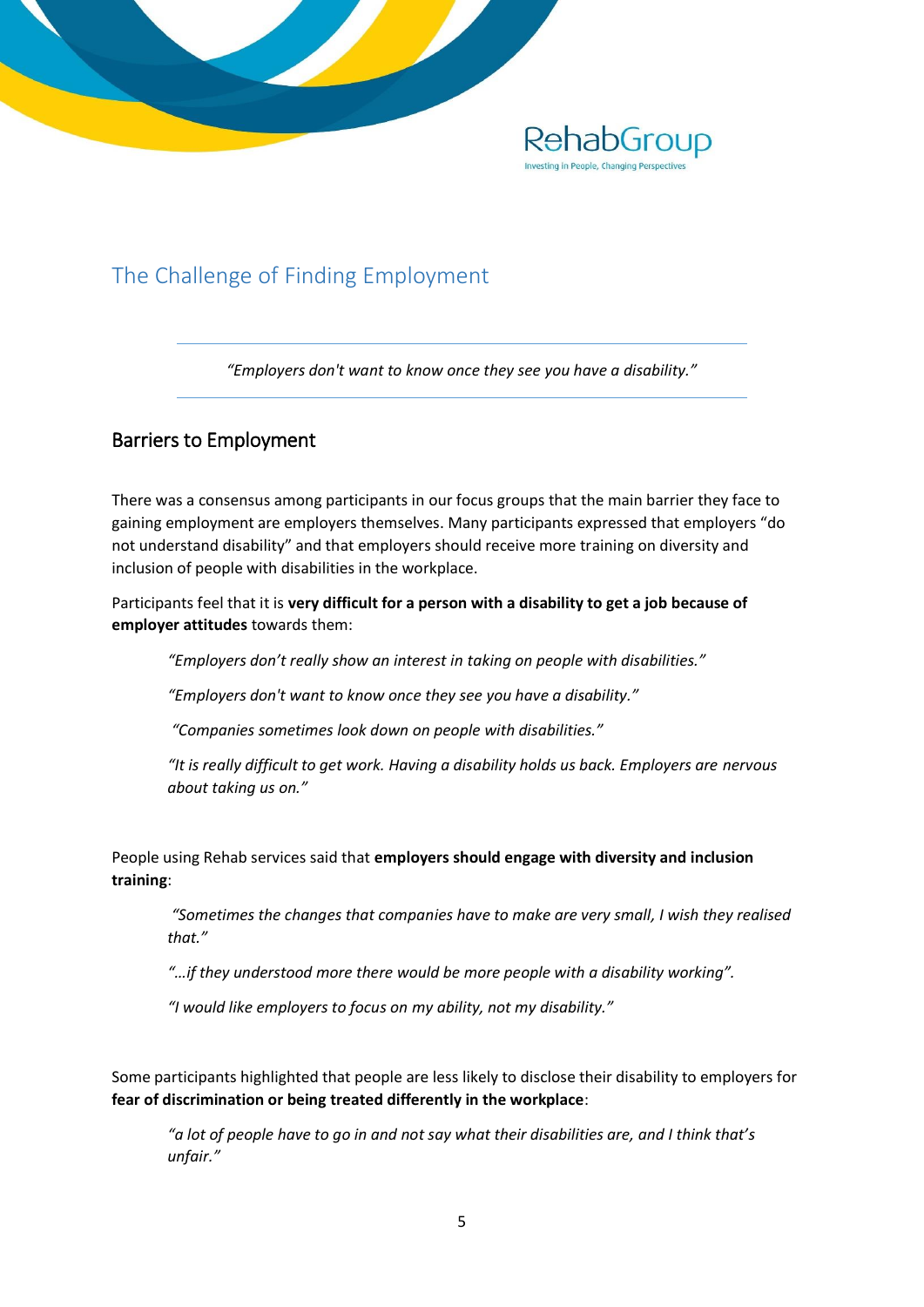

One participant explained that they had to leave their job because they were **treated differently in the workplace**:

*"I used to have a job…I ended up leaving for personal reasons because some…people were watching me like a hawk…"*

Participants also felt that the Government could do more to support employers by providing **incentives to hire people with disabilities and funding for training,** while also involving people with disabilities in the process:

*"We feel the government should invest in supporting businesses to educate themselves around disability. They should give more incentives to businesses to employ people with disabilities."*

*"Government don't tell employers about the grants that are available to help them take on people with disabilities".*

*"The government should involve people with disabilities in planning incentives and education for the employment sector."*

### **Fear of losing Disability Allowance**

Participants were fearful that they would **lose their Disability Allowance if they were to take up part-time or full-time employment**. The prospect of losing Disability Allowance, and the challenges to receive the payment again if they can no longer work, appears to be a significant deterrent. Participants would like to be able to work more hours and earn a higher wage without the threat of losing the Disability Allowance:

*"…why would you work if you are going to end up losing your Disability Allowance money?"*

Participants also shared their **dissatisfaction with the Community Employment (CE) Scheme**. Participants were critical of the scheme as once it ends some people find it difficult to get back onto their Disability Allowance payment. They felt that CE Schemes do not provide job security and are not a long-term solution to help people with disabilities into the workforce.

## **Covid-19**

Covid-19 and the corresponding restrictions have undoubtedly had a major impact on people with disabilities. Some focus group participants are employed - however they have been unable to work during the pandemic due to underlying health conditions or closures.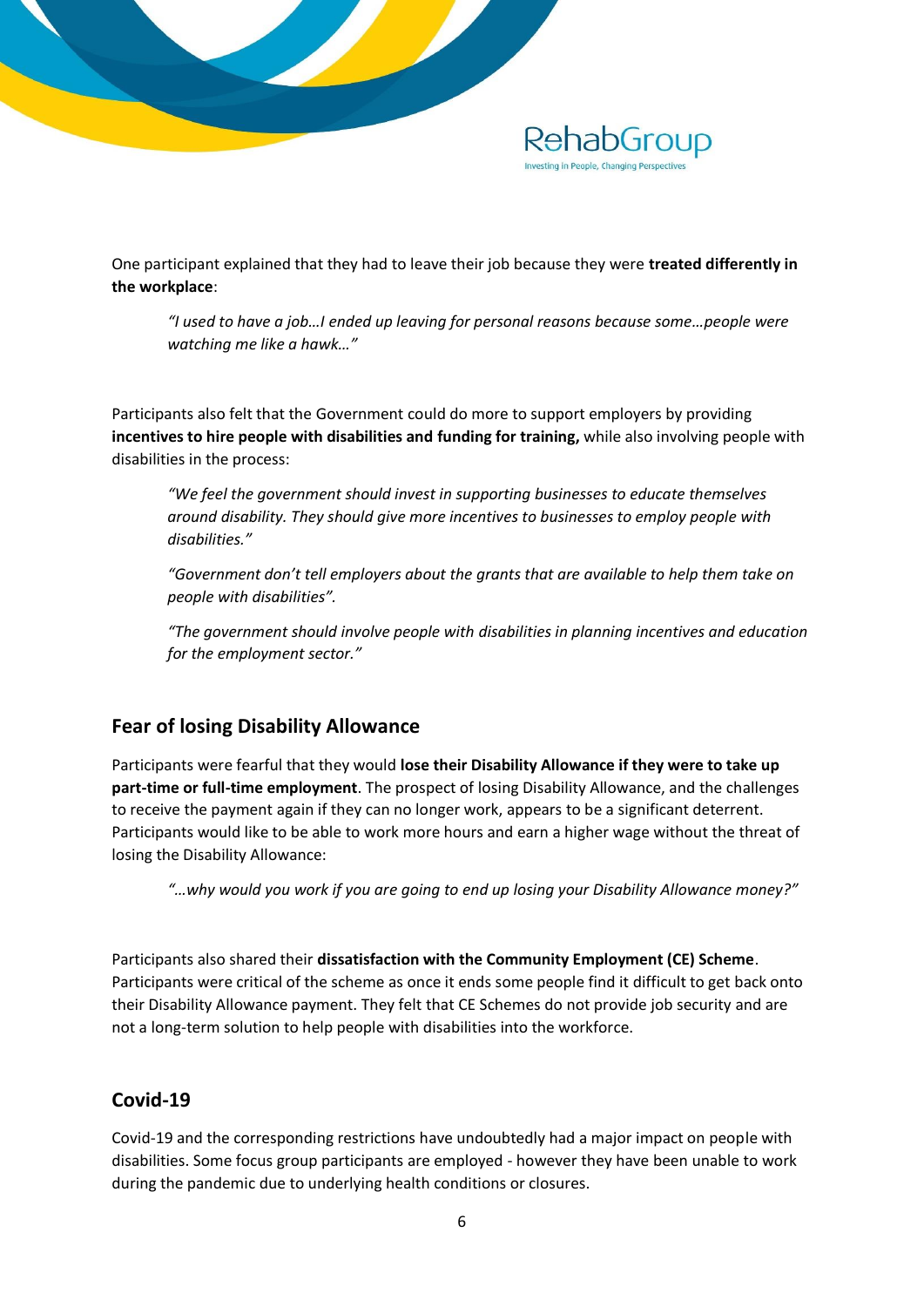

One participant, who works in a school, could not go back to work despite schools re-opening because of his disability:

*"Even though the workplace is open I still can't go in because of my disabilities. I'm wondering will I be able to back to work."* 

He hopes that he can return to work in September.

Another participant became visibly upset because she has not been able to return to work since the beginning of the pandemic:

*"I need my job, I'm out of work a long time now."*

Other participants expressed how difficult it has been for them to gain employment or attend work placements due to the restrictions. Many felt that the restrictions were a barrier to gaining vital work experience.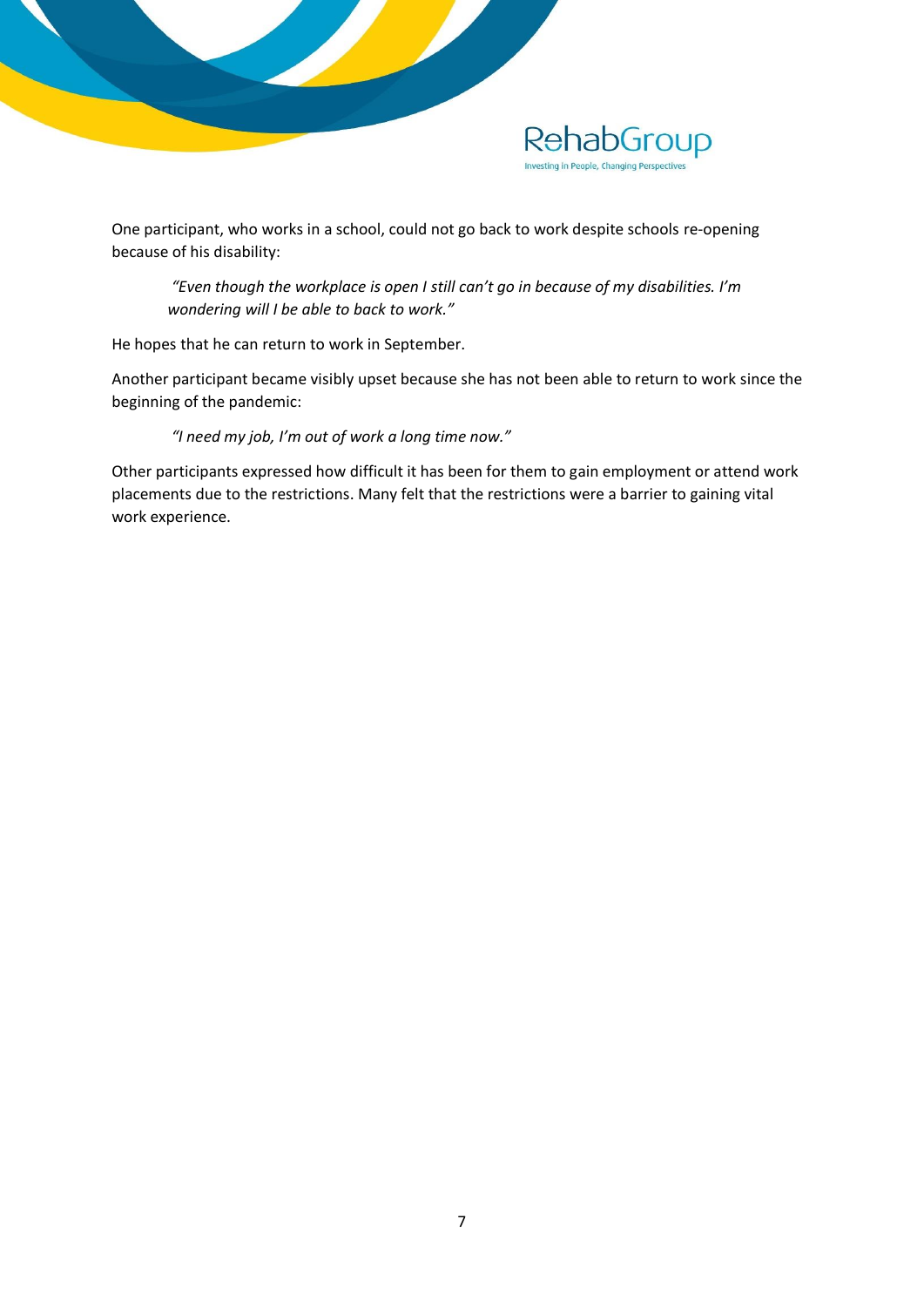

*"People should have access to appropriate housing for their needs. People should not end up in nursing homes because there are no proper services or the HSE doesn't want to pay for supports".*

RehabGroup

The housing crisis affects anyone in Irish society looking for a home. A lot of the people we spoke with continue to live in their family homes. However, many participants expressed that they want to live independently. They said they plan to have their own homes in the future but are aware of the barriers that may prevent them from moving out of their family home into their own housing or accommodation.

Participants said they would like to see more housing built, especially social housing, and to have more accessible housing in general. There was also agreement that the Government should help to support people to live independently through schemes to make homes accessible and affordable.

Participants felt that housing should be a particular priority for the government in 2022.

### **Accessible Social Housing**

Participants cited the lack of supply of social housing as a significant barrier to housing. The lack of supply means that many are waiting years on Council waiting lists.

Participants made it clear that they want the government to build accessible social housing near to services and amenities so that they can live independently:

*"There should be more social housing, especially small apartments for people who want to live alone. The available houses are often not suitable, too far out of the city…"*

*"There should be more social housing for people with disabilities to help them move out of home."* 

*"The government should be building more houses and apartments for people with [a] disability, they are not putting enough effort into it"*

One person said they waited for five years to get their home.

Social housing is already limited around the country, with many people on waiting lists for a house. For people with disabilities, this can mean longer waiting times as they require a house to suit their needs. Participants said the lack of accessible social and private housing in their locality is a serious issue. One participant said, *"We are left with very little options".* Some also said that they feel people with disabilities are at risk of being homeless because of the lack of accessible social housing.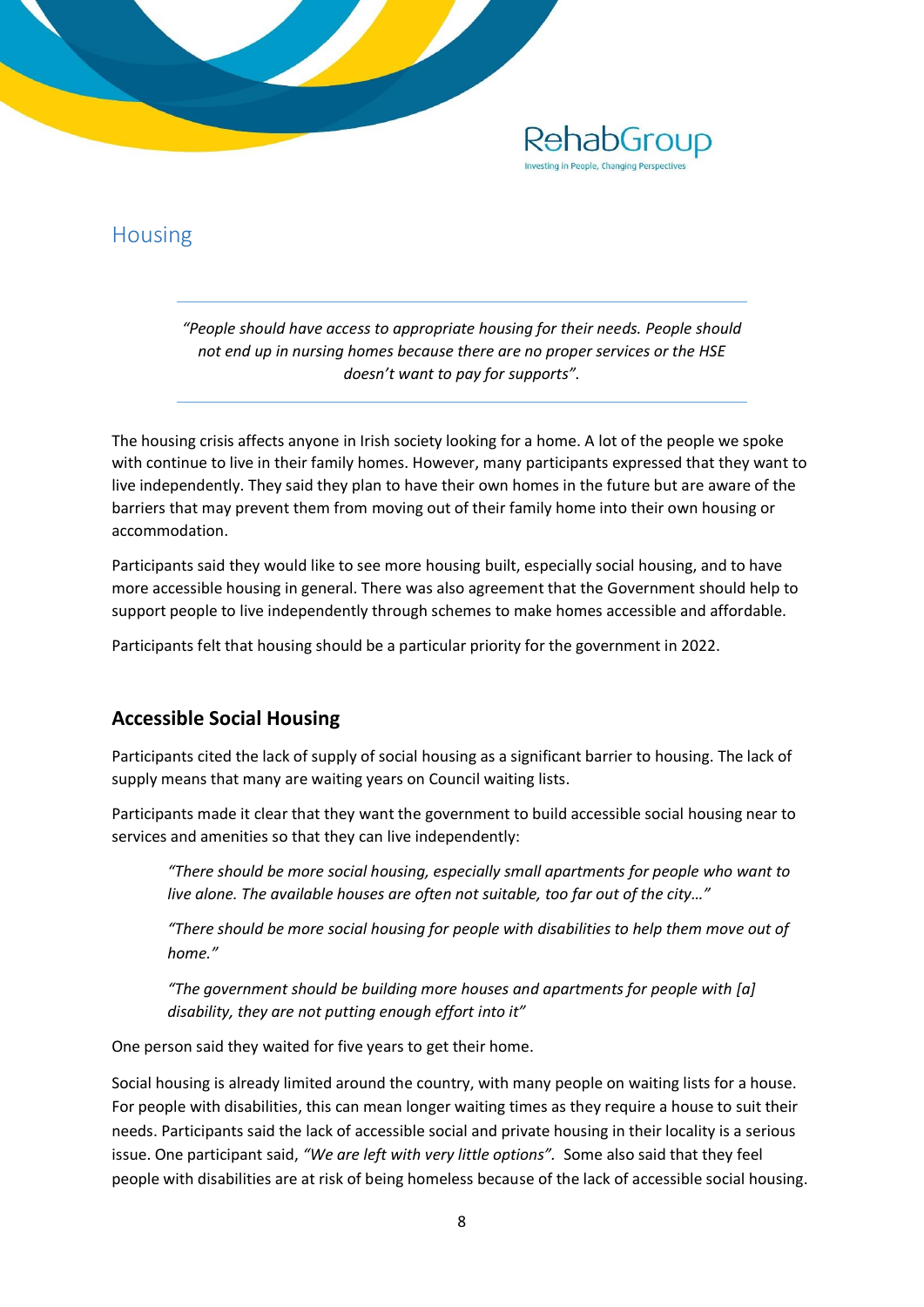

Participants would like to see new builds made accessible and reserved for people with disabilities so they can live independently.

## **Affordable housing and accommodation**

The cost of housing and rented accommodation was mentioned in our focus groups by a range of participants – some living independently and struggling to pay the rent, and others who would like to move out but are unable to because of the cost.

Those who live independently struggle with the money they have left after paying for rent. One participant who lives in private rented accommodation said rent is high and so they have very little of their Disability Allowance left after paying for groceries and other necessities. Others in shared accommodation also struggle financially:

*"I live in shared accommodation and sometimes find it hard to pay my rent - sometimes my sister helps me out with food or stuff"*

Those that live in the family home but would like to live independently said the cost of rent was a barrier to move out because of the amount received on Disability Allowance payments:

*"Rent keeps going up but DA stays the same…a deposit for rent is very hard to save for".* 

*"With rent, bills, and shopping it's just impossible to move out of home".*

There is a need for local authorities to increase accessible housing supplies to ensure the rights of persons with disabilities to live independently, and affordably, in their communities.

## **Nursing homes/congregated settings**

Thankfully, Ireland is moving away from placing people with disabilities in congregated settings. However, following the recent Ombudsman's report, people in our focus groups expressed fear that they would have to move into nursing homes should they be unable to get supported accommodation or afford to live independently with supports:

*"We are frightened that if we apply for something else and it isn't available that the only option left open to us is a nursing home."*

*"People should have access to appropriate housing for their needs. People should not end up in nursing homes because there are no proper services or the HSE doesn't want to pay for supports".*

*"I don't want to end up in a nursing home".*

People also said they were concerned for their futures, especially those living in family homes with the support of an elderly parent or family member: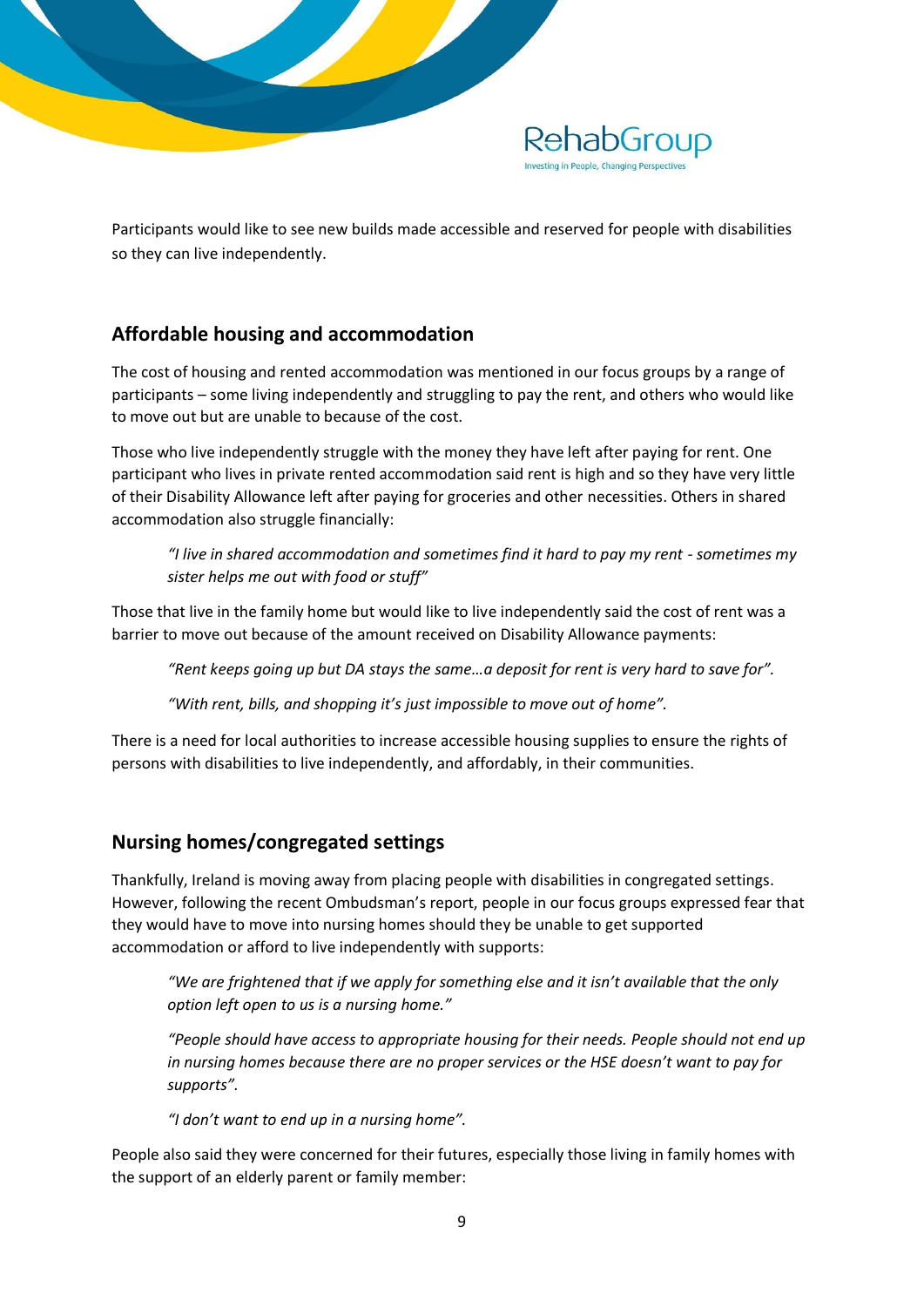

*"Housing is such a scary thing to think about for the future".* 

*"My dad worries all the time about the future, it makes him stressed. I am afraid too but don't want to make it worse for him as he is not well."*

*"We don't really talk about it, my sister will take care of me when I get old".*

People with disabilities need security in their housing options, whether they wish to live independently or with family for as long as they choose or is possible.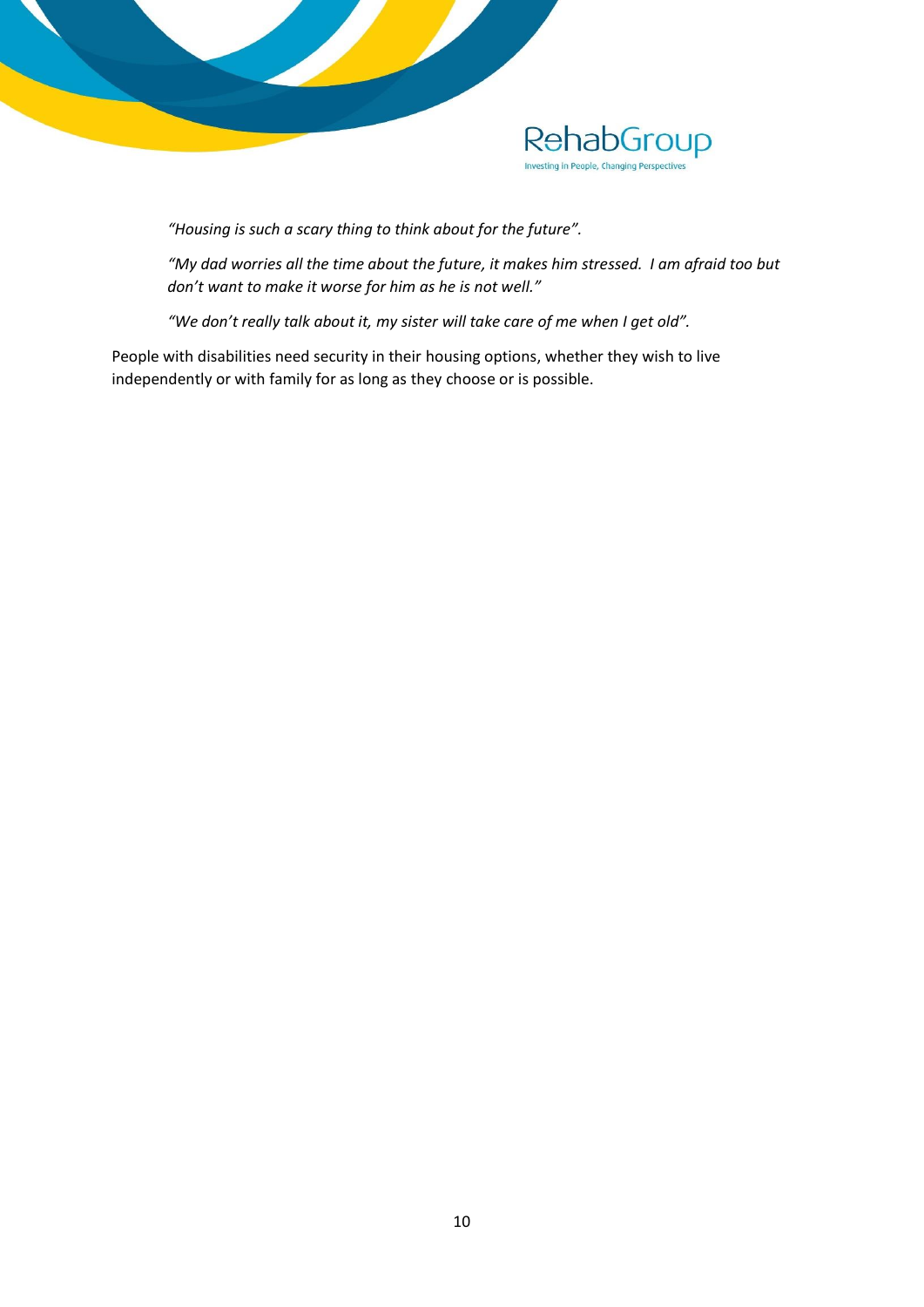

# **Transport**

*"Only for my Dad I would have no social life… he insists he'll drive me anywhere I want to go. The only thing is he's 82. It's unreasonable for me to be getting my Dad to drop me everywhere in the car at 82 years of age."*

According to the National Disability Authority, Ireland has fallen behind comparable countries in making its transport system more accessible for everybody, which has hampered the mobility of people with disabilities.<sup>1</sup>

The main issue with public transport that arose in our focus groups was the poor service in rural areas and the inaccessibility of buses and trains.

The majority of focus group participants said that public transport was an important service for them. Those who use Rehab services use public transport to access services, attend training colleges and universities, socialise, and get to work:

*"I need it every day I couldn't live without it."*

*"I rely completely on public transport, I live at home but my family don't have a car."*

Those who use public transport rely on their travel pass to afford it. Many said the travel pass was crucial for them to be able to attend their centre and training courses:

*"The travel pass is very important…I would be lost without it."*

*"The bus pass is a lifesaver."*

1

Participants living in rural areas that aren't serviced by public transport felt penalised by the cost of private transport. Some felt that the reinstatement of a mobility or travel allowance for people who rely on a lift or taxi is required.

The National Disability Inclusion Strategy 2017-2021 aimed to "improve accessibility and availability of public transport". However, the lived experience of people with disabilities who use Rehab services has shown that there remains limited access to public transport in rural areas, poor infrastructure and there has been little reduction in the notice period that wheelchair users are required to give bus and rail companies.

<sup>1</sup> http://nda.ie/disability-overview/key-policy-documents/report-of-the-commission-on-the-status-of-peoplewith-disabilities/a-strategy-for-equality/a-strategy-for-equality-report-of-the-commission-on-the-status-ofpeople-with-disabilities/transport-and-mobility/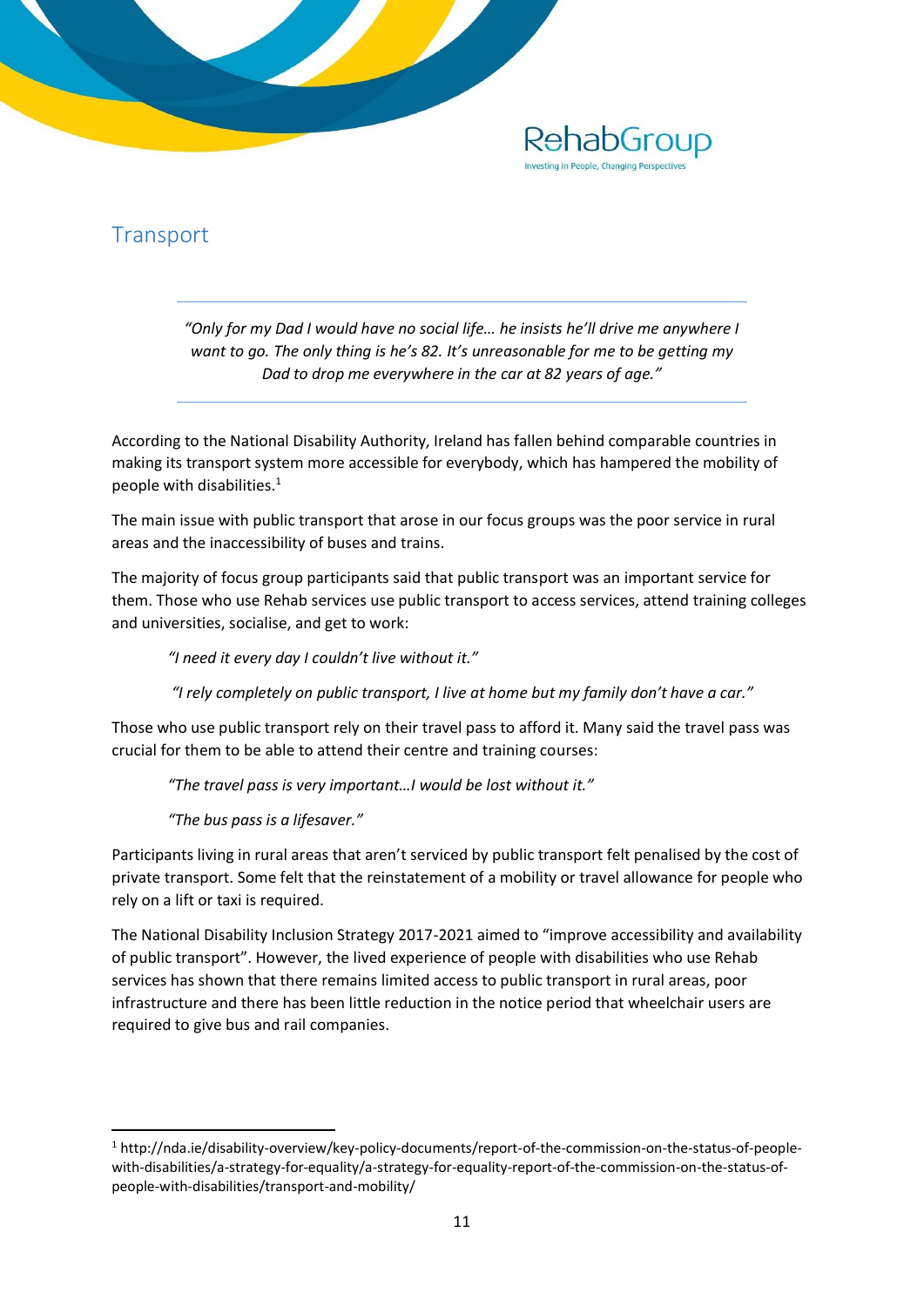

#### **Lack of transport services in rural communities**

Poor service and infrastructure in rural communities have led many people with disabilities who live there to rely on lifts from family and friends as well as taxis. Not having access to public transport limits people's mobility and restricts them to others' schedules to attend services and appointments. The free travel pass is redundant for them as their localities are not served by buses or trains. The cost of using private transportation can also limit a person's mobility due to the expense.

The cost of petrol and taxis can be upward of €25 per week. Some have had to limit the number of days they are in the centre because of the cost of getting there:

*"I only attend one day per week as I can't afford any more days due to having to take taxis."*

*"I need to use taxis because there isn't a Local Link service in my area, taxis are very expensive and it takes a lot of my allowance each week if I need to go anywhere."* 

*"I have to find some other way of getting to the centre. My dad is having to drive me every morning…he's spending lots of petrol on it, he drives to the centre every day."*

Some people rely on elderly family members to bring them to and from their day service. Without them, they feel they would be unable to come to the centre, access their communities, or socialise:

*"Only for my Dad I would have no social life… he insists he'll drive me anywhere I want to go. The only thing is he's 82. It's unreasonable for me to be getting my Dad to drop me everywhere in the car at 82 years of age."*

Bus routes and services are lacking in rural communities. Participants living in rural areas were particularly critical of the Local Link service that was set up to serve rural communities:

*"Local link does not operate a good enough service. It doesn't service rural areas."*

*"Local link does not reach the most rural parts of the country."*

*"Local Link is fine but it doesn't operate in the evenings or on Sundays. If you wanted to go to the cinema…you would have to get a taxi home which would cost 20/30 euro. It's a lot. If they operated in the evenings and weekends it would be great."*

*"Local link doesn't service all areas and those it does service the timetable doesn't suit for getting to and from day service."*

Others highlighted the lack of services on their routes, and said there was a need for more frequent bus times to suit their schedules:

*"We'd need more buses, we only have like one a day."* 

*"a lot of people rely on it, but it's not good enough."*

*"I could be waiting hours for a bus…I have to plan the whole day around the buses."*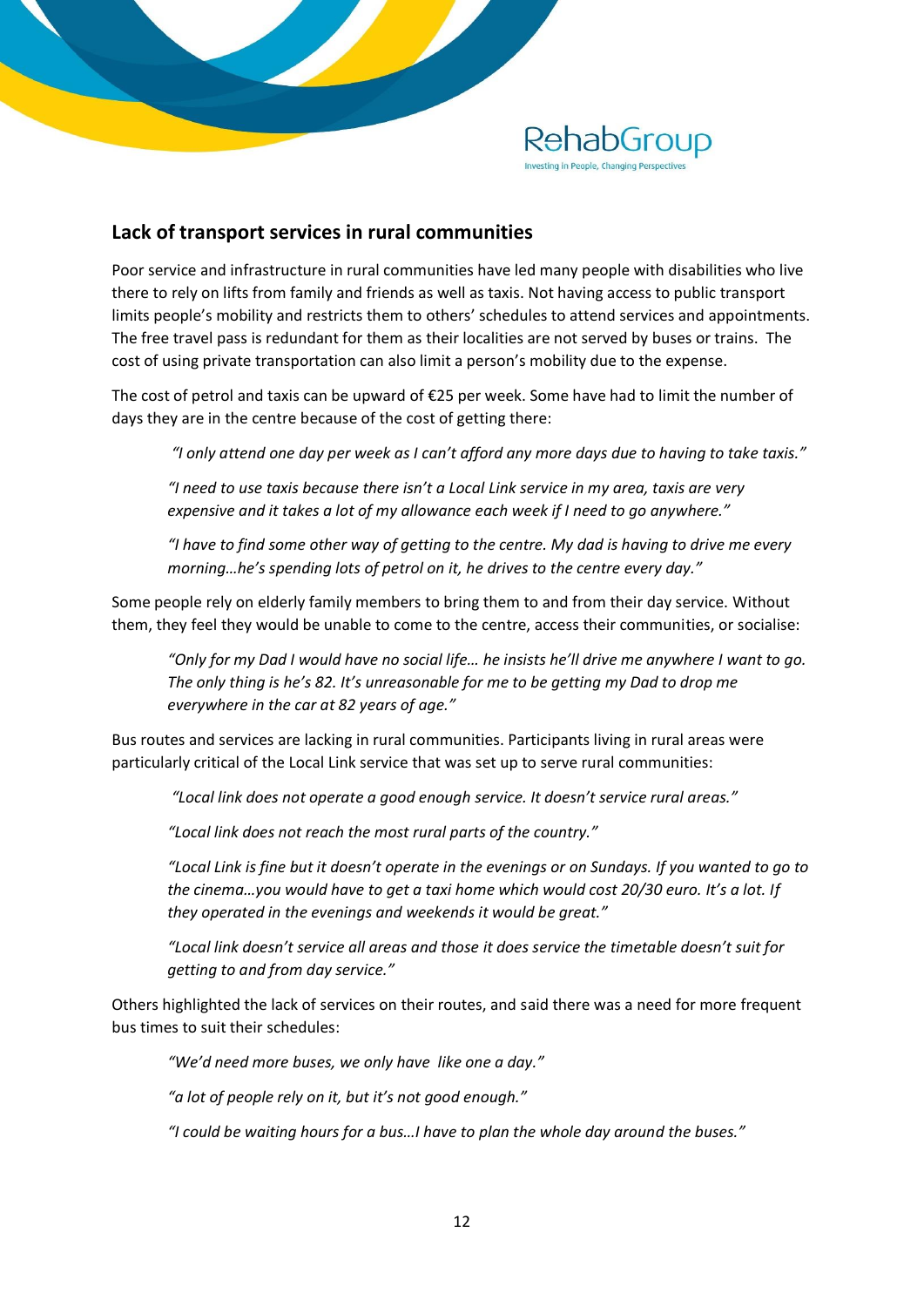

### **Public Transport is inaccessible**

Many participants highlighted the inaccessibility of public transport. Wheelchair users rely on lifts or taxis to get around.

Participants agreed that there is a lack of wheelchair accessible transport in Ireland and they would like to see ramp access for buses and trains:

*"If you wanted to go out on a Saturday night, as a wheelchair user, it would be impossible as there are very few wheelchair accessible taxis. It excludes me from having a social life."*

Some participants expressed negative experiences accessing rail services, as they are required to give notice before travelling but can still be left waiting on the platform to board the train.

Other participants suggested that there be a person to support you while taking the bus or train and that seatbelts should be installed on buses as one participant says they don't feel secure in their seat without one. The need for more toilets on public transport was also highlighted.

#### **Private transport**

For many living in rural areas, private transport is their only means of getting around. Some participants detailed how costs such as insurance, tax, NCT, and maintenance of a car are high but despite this, they said *"It's worth it…I'd be lost without it."*

One participant said that learning how to drive isn't accessible for some people with disabilities:

*"The cost is a lot. You now need a computer to do the theory test, you cannot do it on phones, this is not fair for people with a disability…Learning to drive is a challenge, there are too many barriers if you have a disability."*

Participants who relied on private transport felt that the government should step in to ensure more affordable options are available to people with disabilities living in areas that aren't serviced by public transport,

*"The government should help people that live in rural areas to get affordable transports. My Dad drops me in here four days a week, drops me in the morning, and collects me in the evening."*

The reinstatement of the mobility allowance for new applicants must happen to ensure that people living in rural areas can afford to attend services and engage with their communities.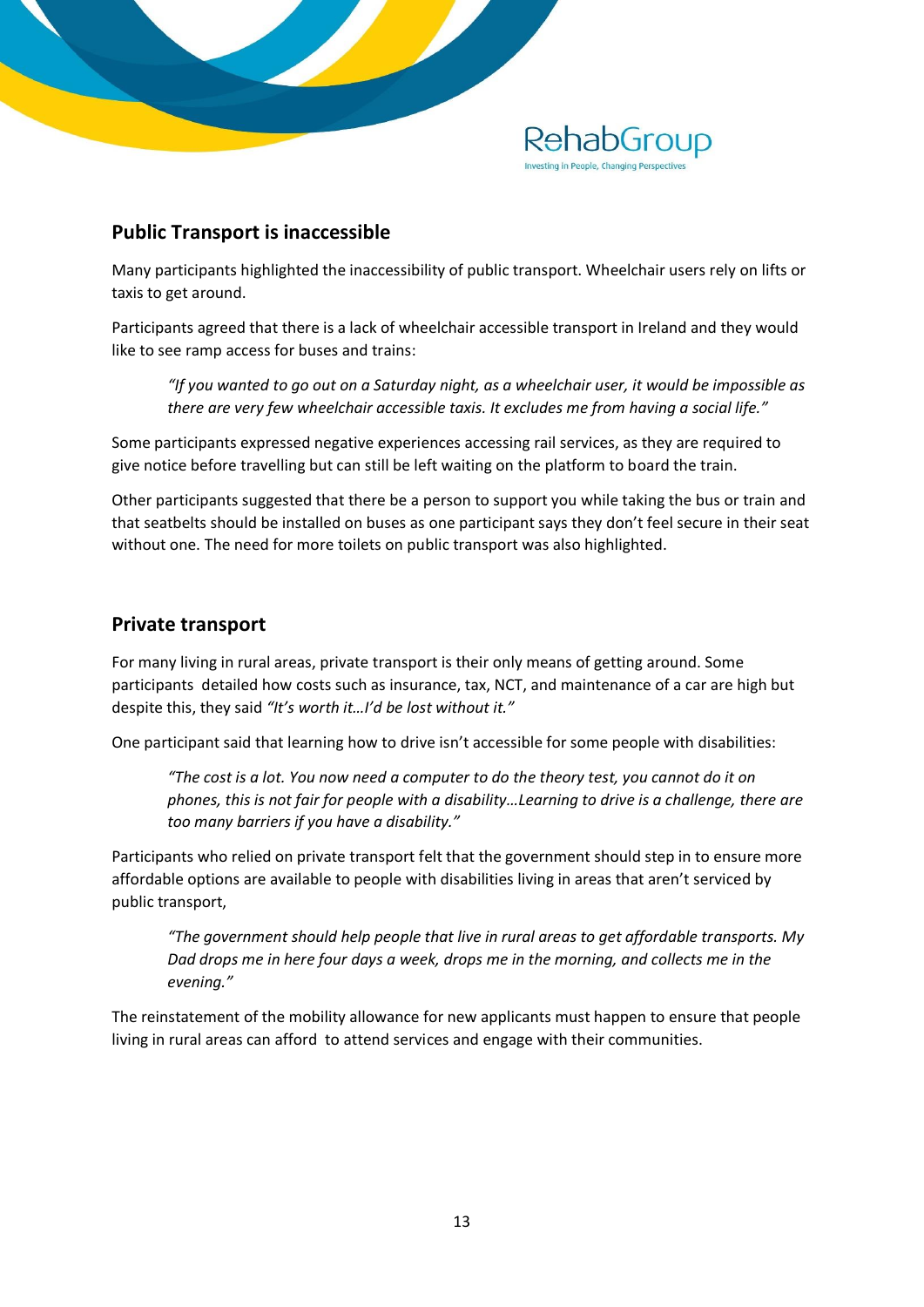

## Hidden Healthcare Costs

*"Medical Cards are helpful but everything should be covered, there should be no restrictions on it. I think it's absolutely ridiculous that free health care isn't actually free".*

Another major issue covered in our focus groups was medical costs, with many participants pointing to the problem of hidden healthcare costs. The common thread running through this was the need for the Medical Card to cover much more costs than it currently does – and how a range of extra costs faced by Medical Card holders eats into their already low rate of income and affects their ability to afford basic healthcare.

Several participants complained about GPs charging patients with Medical Cards for blood tests:

*"GPs should not get away with charging Medical Card patients." "Some things aren't covered by the Medical Card – bloods and dentist. That's an extra cost." "Improve coverage of Medical Card – cover bloods."*

About a quarter of focus groups pointed to hidden dental costs:

*"[I] Would like the dentist to be covered by the Medical Card…you could go to a dentist and they could hit you with a bill of €500. A person who's on an allowance or a social welfare payment wouldn't have the money for that."*

*"Dental health costs worry me as dentists will not take medical scheme customers."*

*"I can't afford to get dental work I want done, it's not urgent and so I have no affordable options, my choice is gone. I am saving and finding it hard."*

*"Paying for blood tests, even with a Medical Card, should be a free service, no hidden charges."*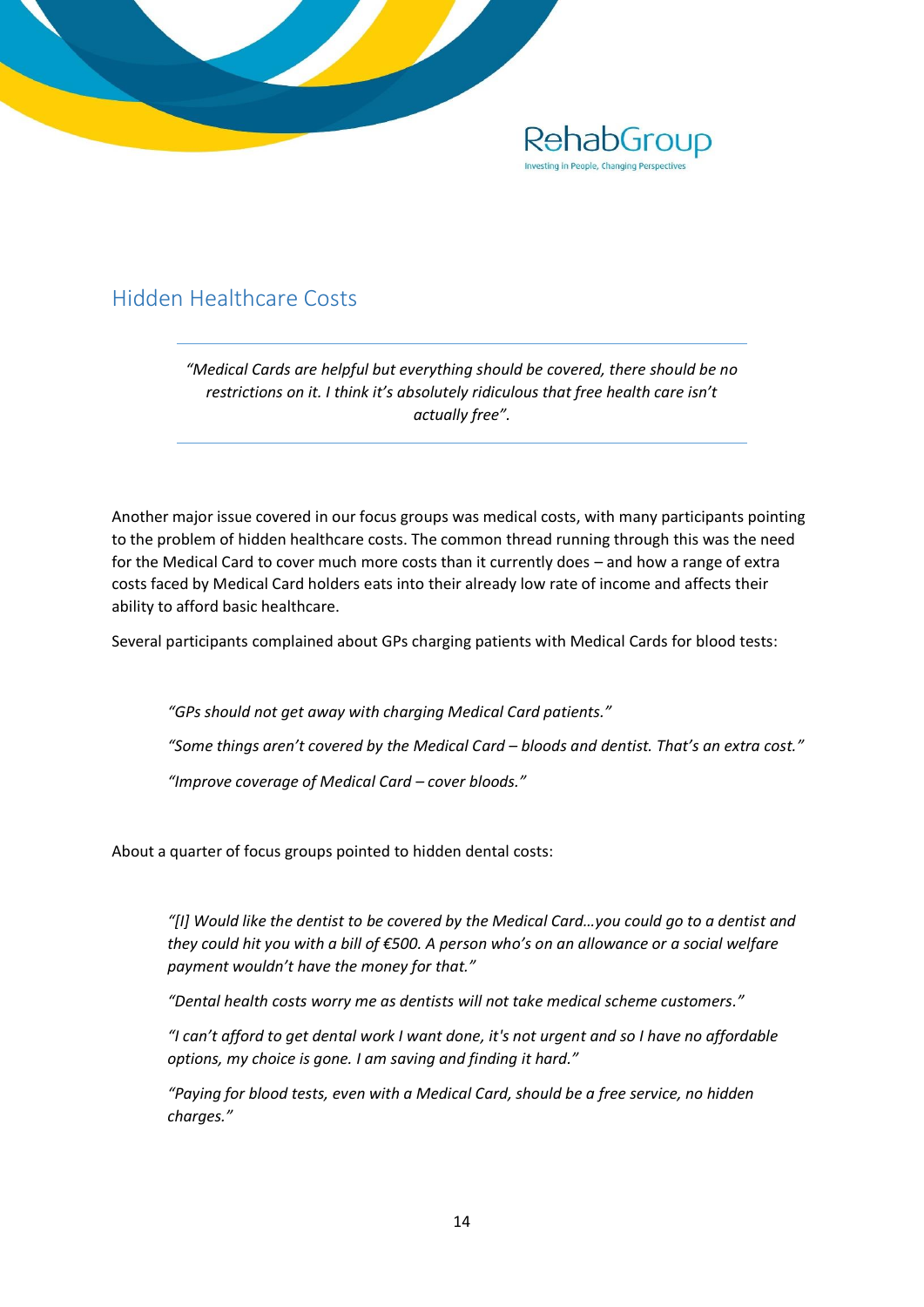

Another common complaint from participants was the cost of prescription charges:

*"Prescription charges should stop, medication is far too expensive, especially for people with several conditions."*

*"I spent €25 a month on tablets. They should scrap the payments on tablets."*

*"I take tablets that I need for systems. The money for that is too expensive, so I want to cut it down a small bit."*

Finally, many participants pointed to weaknesses in the Medical Card system:

*"Medical Cards are helpful but everything should be covered, there should be no restrictions on it. I think it's absolutely ridiculous that free health care isn't actually free."*

*"Medical Cards should be for life we shouldn't have to renew every few years - we have a disability for life."*

*"Delays with Medical Card applications cause problems for people. Having to justify the Medical Card every so often- why? Disability is a lifelong issue for some."*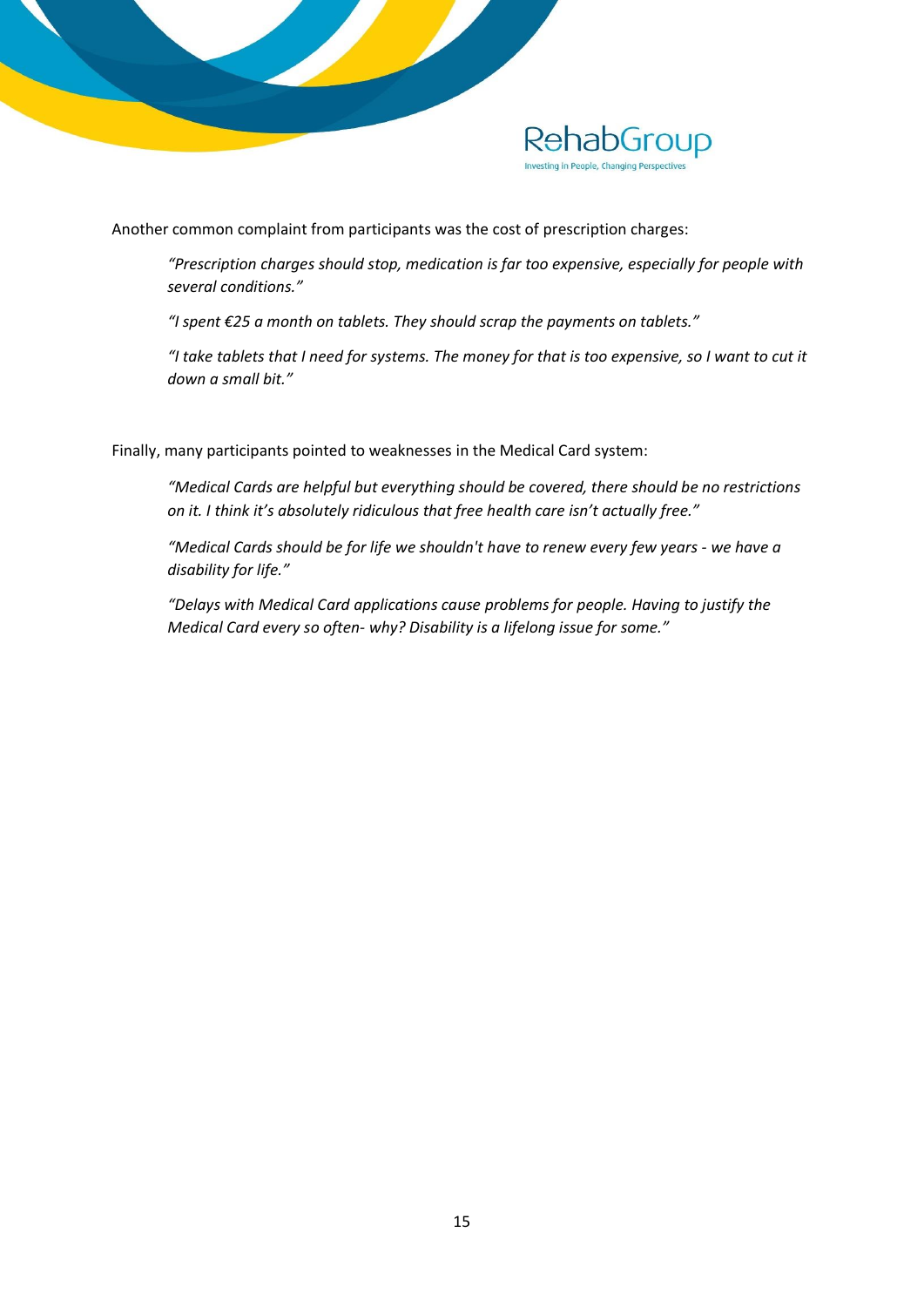

## Conclusion

It is three years since the Irish State ratified the UN Convention on the Rights of Persons with Disabilities. Therefore, the Irish government's policies and annual budgets should reflect its commitment to the Convention. Ireland has a long way to go to ensure the equality and human rights of people with disabilities. Hopefully, Budget 2022 will be a step in the right direction.

The voices of those who participated were central to informing the main themes of the organisation's pre-budget submission. They shed light on some of the main challenges faced by people with disabilities or a mental health challenge in modern Ireland. The commentary from participants was powerful, and we hope that their experiences influence the government's budget for 2022.

We would like to thank all those who took the time to participate in the focus groups and the staff who supported people to do so remotely.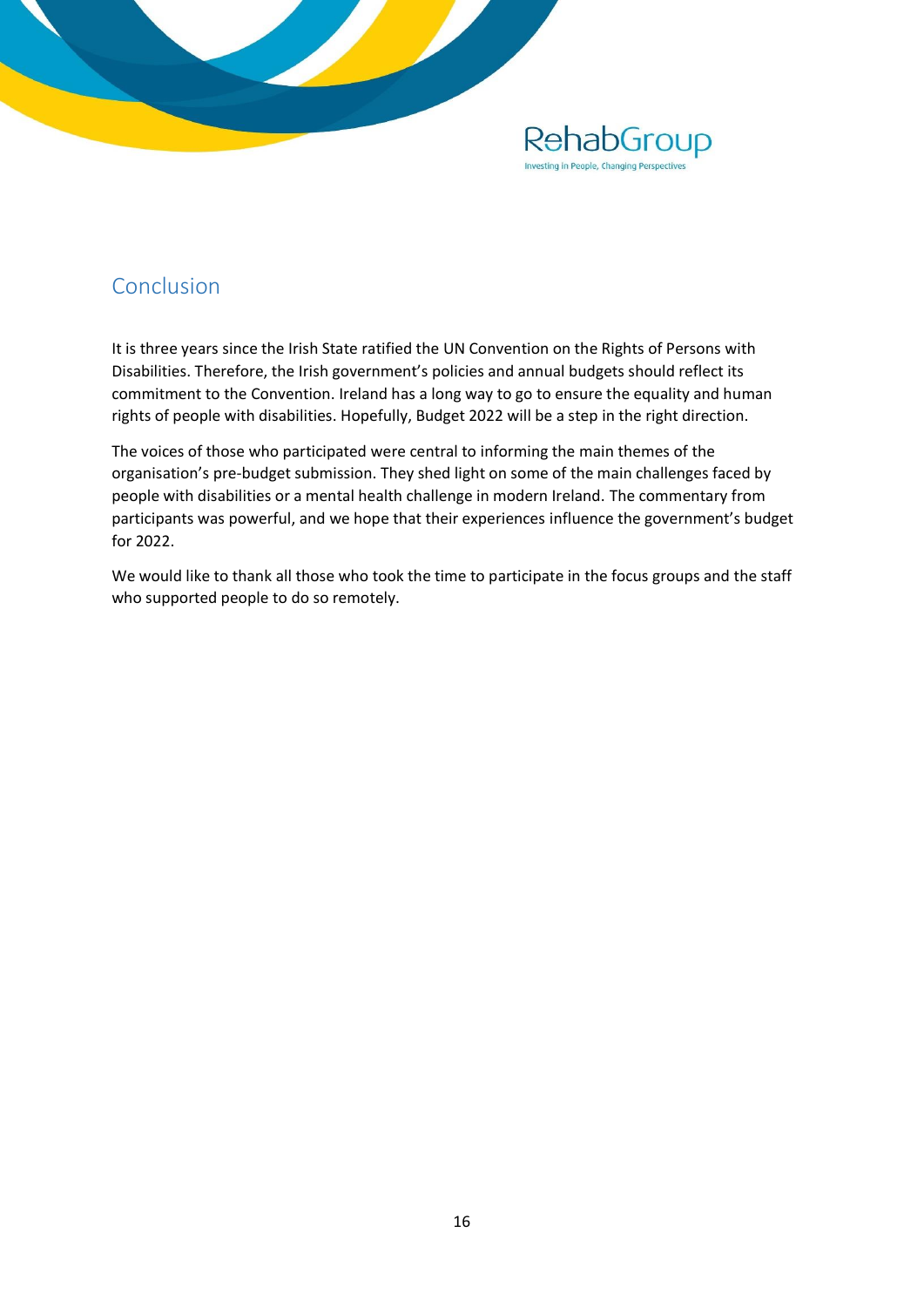# Methodology

In May 2021, the Advocacy Team of the Rehab Group undertook a series of focus groups with people who use RehabCare services and National Learning Network students to inform the organisation's pre-budget submission.

**RehabGroup** 

This document is the research that has informed the organisation's submission. We aim to highlight participants' lived experiences and to amplify their voices and their needs. Their feedback is concentrated in this document and spans the topics and issues that dominated the focus groups.

Over 200 people participated in the research. Participants were drawn from 21 of the 26 counties in the Republic of Ireland. There was an average of six participants per focus group with an even gender balance overall. All but one of the focus groups were held remotely.

The profile of the participants were mainly people with an intellectual disability, an acquired brain injury, or a mental health challenge. Their main income was either Disability Allowance or a training allowance (which in most cases matches the value of Disability Allowance).

The focus groups included a mixture of people using RehabCare day services and National Learning Network (NLN) students. Within the groups there was a mixture of people who lived independently and those who did not, with the latter in the majority. A small number of participants had a family of their own to support but most had no children.

Questions/Topics were designed in collaboration with Rehab's three Regional Advocacy Committees. We had very detailed and open-ended conversations with participants, asking them about the various challenges they faced. We asked participants about income, services, and any other challenges or barriers that they felt were of importance. The issues discussed in the focus groups covered a broad range of topics and issues. The issues highlighted in this document represent the themes that were most common and recurring across the focus groups.